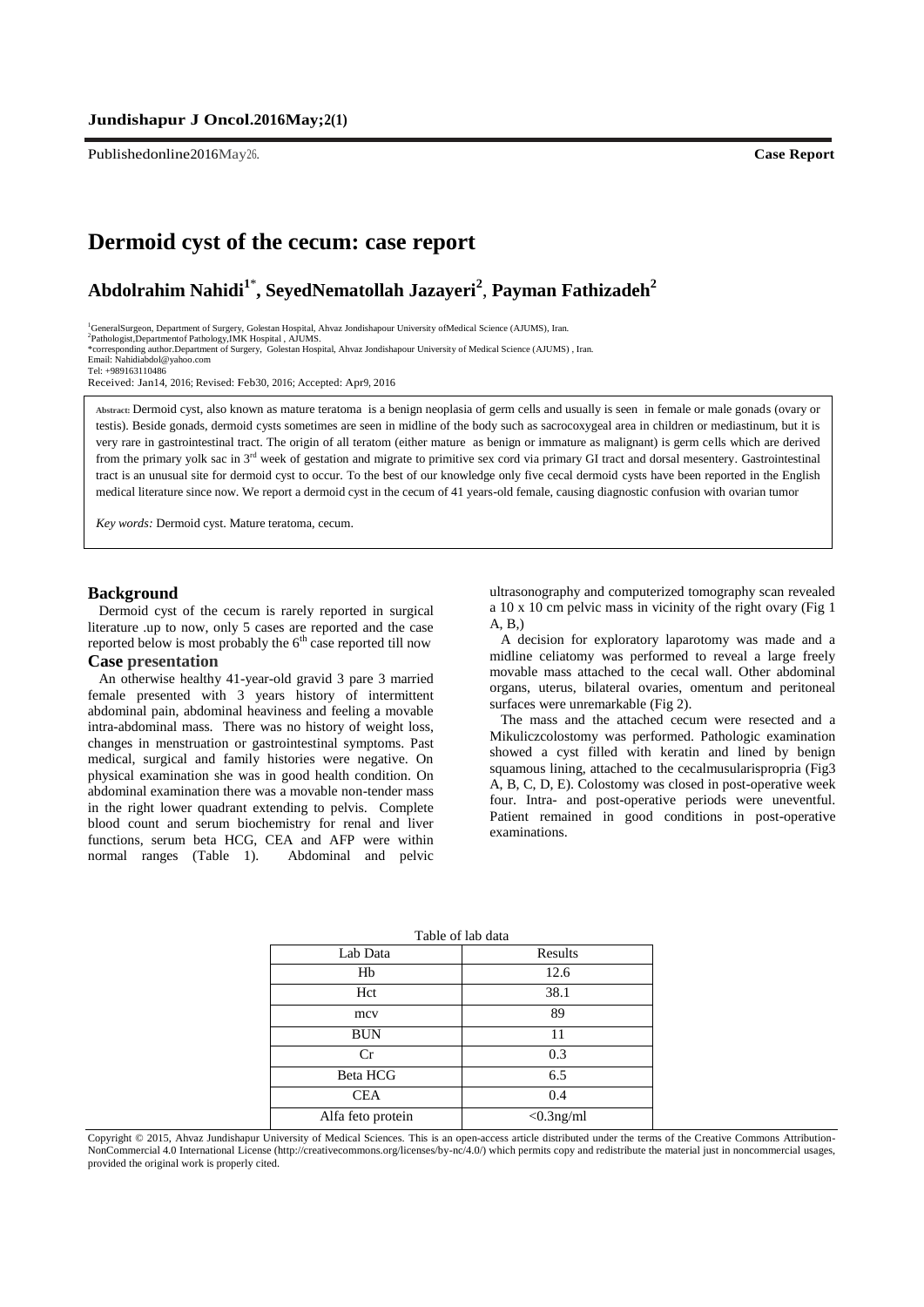

Figure 1. Abdominal CT scan, showing right side cystic mass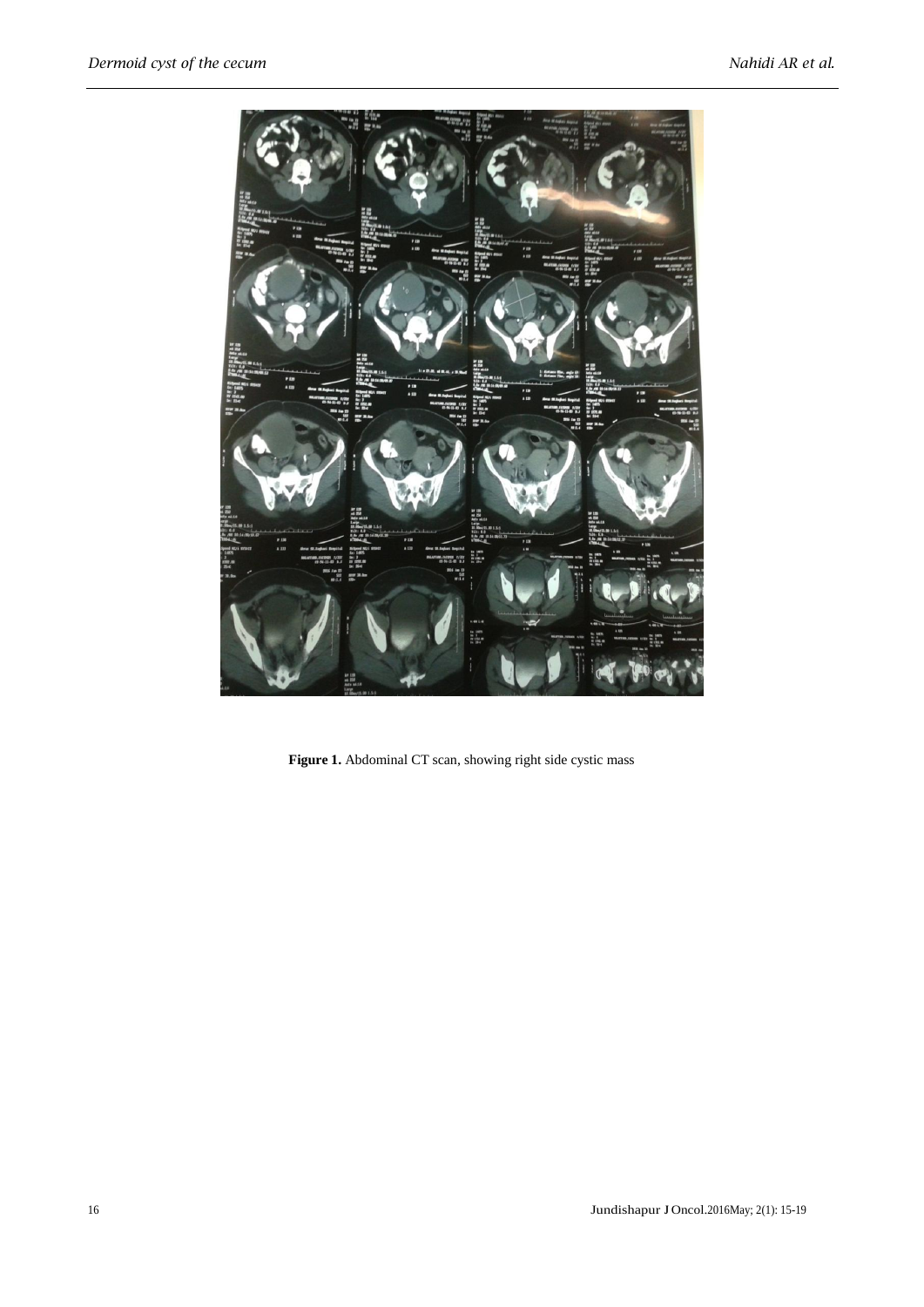

**Figure 2.** tumor removed with safe margine



**Figure3.A.** squamous epithelial lining of the cyst ; representative of dermoidccyst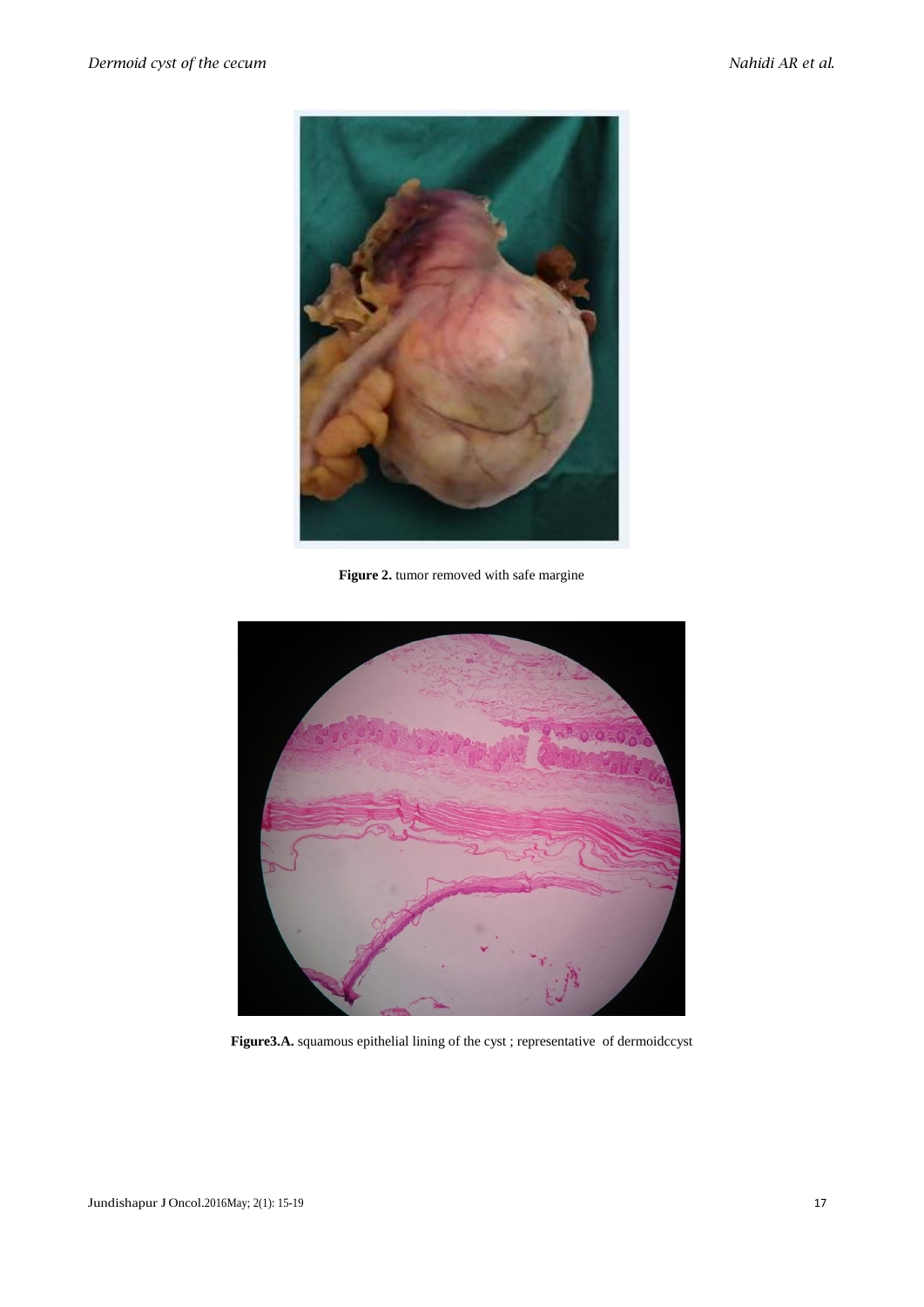

**Figure3.B**. Keratinized layer



**Figure3 C.** Keratin Within The Cyst